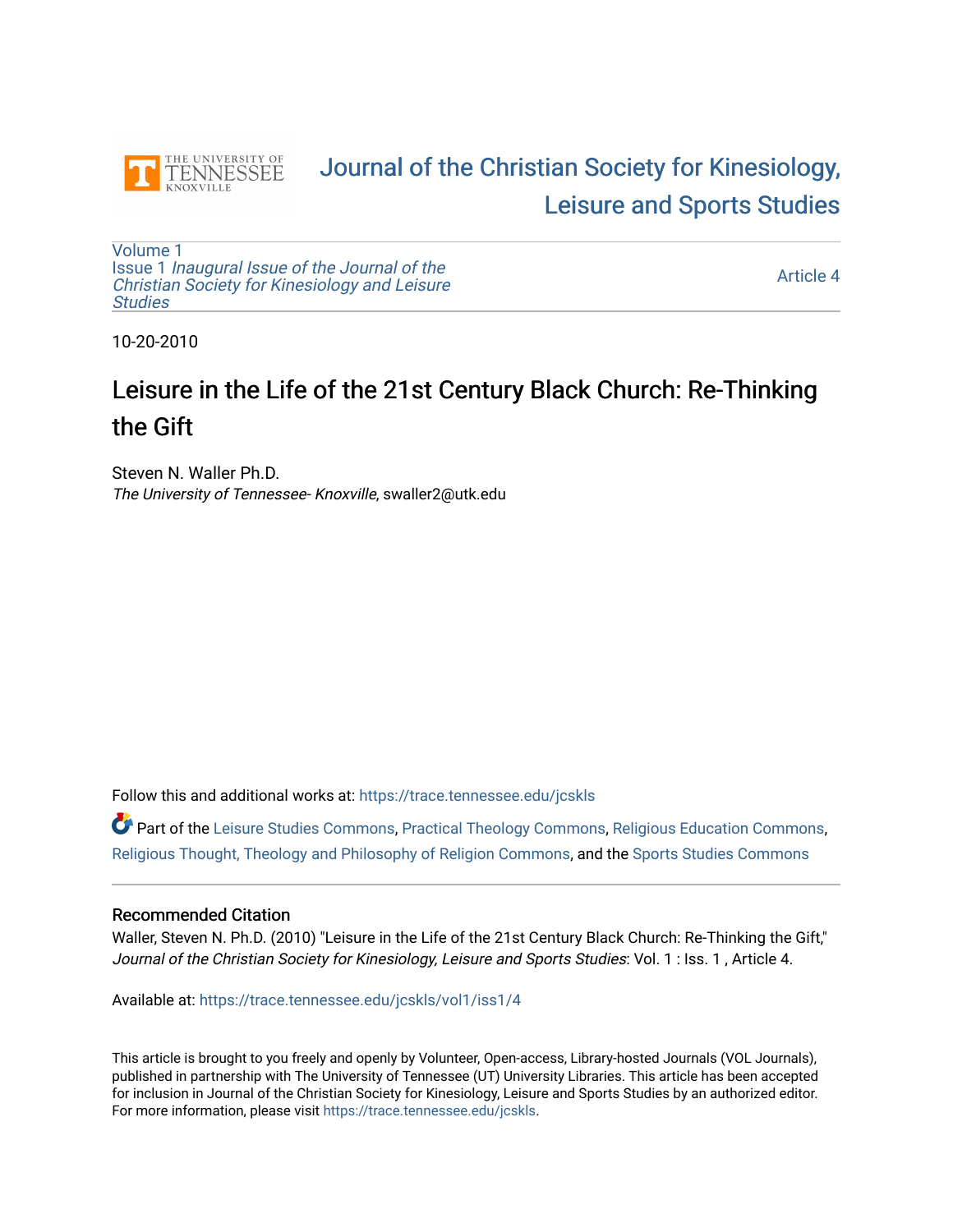Waller: Leisure in the Life of the 21st Century Black Church

*Journal of the Christian Society for Kinesiology and Leisure Studies, 1(1), 2010, pp. 33-47.*  Copyright © by the Christian Society for Kinesiology and Leisure Studies

## **Leisure in the Life of the 21st Century Black Church: Re-Thinking the Gift**

#### **Steven N. Waller, Ph.D., D.Min.**

*The University of Tennessee- Knoxville*

#### Abstract

Scholarship devoted to examining the role that leisure plays in the life of the Black Church is lacking. Leisure is an important facet of congregational life in African American churches and permeates congregational dynamics on multiple levels. The purpose of this essay is to examine leisure in the life of the Black Church and posit how a healthy, theologically accurate understanding of the value of leisure can help with health and wellness promotion, community-economic development and church growth. The Black Church is defined as the eight historically Black denominations: African Methodist Episcopal, African Methodist Episcopal Zion, Christian Methodist Episcopal, Church of God in Christ, National Baptist Convention, USA, Inc., National Baptist Convention of America, National Missionary Baptist Convention, and Progressive National Baptist Convention. How the Black Church defines leisure philosophically and theologically continues to evolve. The focal points of discussion in this paper include: (1) the tension between religious tradition, leisure and the Black Church; (2) the value of leisure to the  $21<sup>st</sup>$ century Black Church; (3) leisure as a catalyst for promoting physical activity in Black churches; and (4) social leisure as an important facet of congregational life and church growth. among African American churches. This essay also provides examples of how progressive Black churches across the United States have utilized leisure to develop health promotion programs, and to spur church growth. Finally, this paper calls for additional research specific to leisure and the Black Church along with the espousal of a meaningful theology of leisure by Black churches.

 There is a well documented history of predominately black churches utilizing leisure and recreation to create a sense of solidarity and community among African Americans (Mamiya 1990; Pinn, 2008). During tumultuous periods in U.S. history, the Black Church served as a safe haven for African Americans, creating opportunities for fun and fellowship despite the seriousness of the times. The constructive use of leisure became a mechanism for individual, familial and corporate resilience.

 Historically, African American churches have played a major role in shaping leisure attitudes and behaviors (Holland, 2002). Misguided doctrinal statements and religious tradition sometimes fueled the negative stigma attached to leisure. There are recorded instances in African American church history where specific leisure activities have been labeled as being "of the devil" or "ungodly" (Pinn, 2008; Sanders, 1996). The scholarly literature in recreation and leisure studies, religion or sociology does not chronicle the conceptual framework from which African Americans conceptualized or operationalized the term leisure. Over the span of time, these definitional and theological unclarities, created tension between the virtuous and that which is perceived to be vice-laden. Individual and corporate constraints to leisure became prevalent, particularly in the older predominately black denominations and their member churches (Waller, 2009).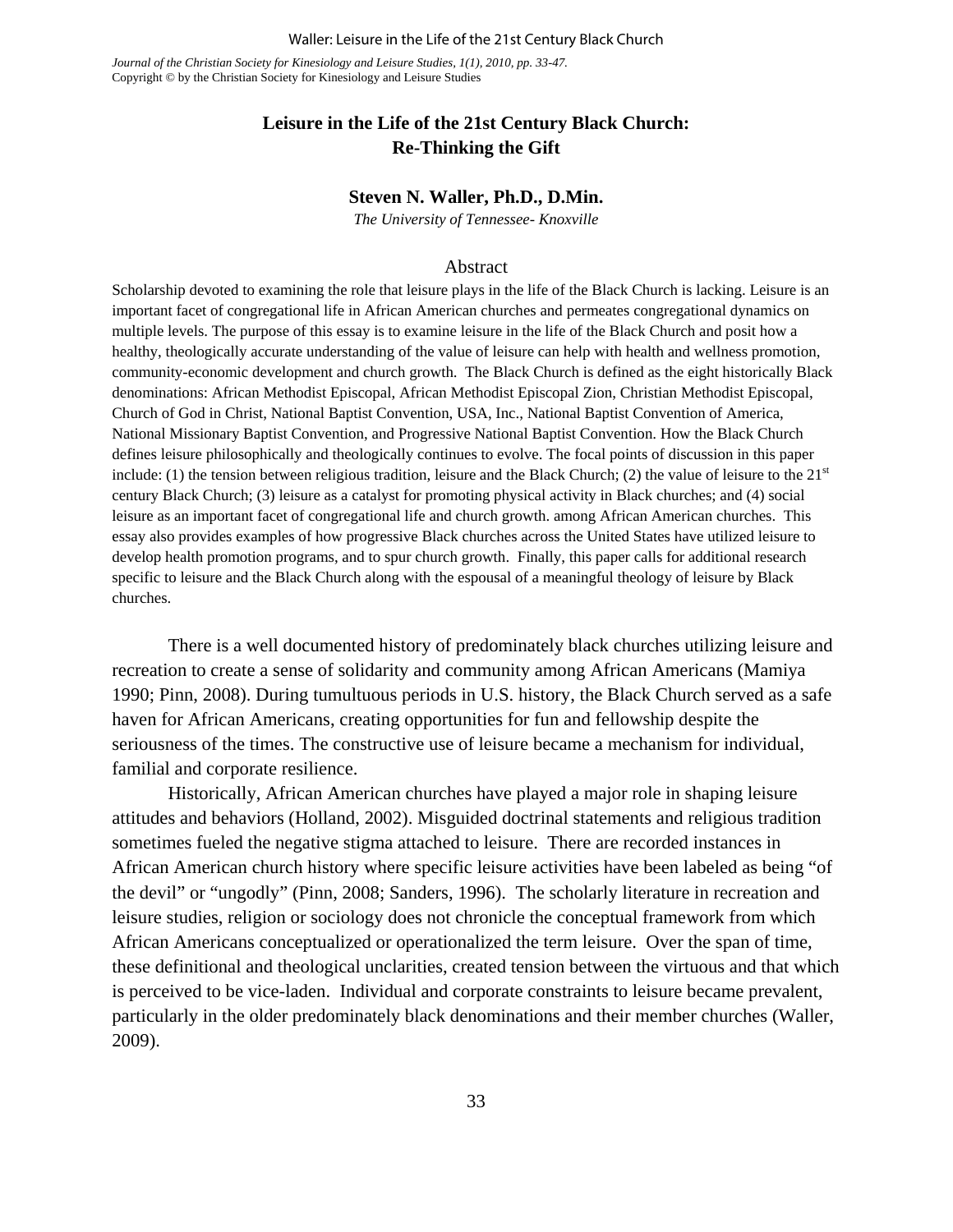The purpose of this essay is three-fold. First, to highlight the role and importance of leisure in the  $21<sup>st</sup>$  century Black Church. Second, to illustrate how the constructive use of leisure by African American churches can help to combat health disparities among African Americans through participation in physical activity. Finally, this essay examines the role leisure plays in spurring church growth. This essay is important because it contributes to the growing corpus of literature in the sub-discipline of religion and leisure, within the discipline of recreation and leisure studies. Additionally, to date there is very little literature that examines religion and leisure through the contextual experience of African Americans.

#### **Defining the Black Church**

In contemporary times, the term Black Church or African-American Church refers to Christian churches that minister to predominantly African-American congregations in the United States. The term encompasses the eight historically Black denominations: African Methodist Episcopal, African Methodist Episcopal Zion, Christian Methodist Episcopal, Church of God in Christ, National Baptist Convention, USA, Inc., National Baptist Convention of America, National Missionary Baptist Convention, and Progressive National Baptist Convention. In the 21<sup>st</sup> century, predominately African American congregations affiliated the United Church of Christ and Roman Catholicism are also included in the scope of the Black Church. Taken together, these denominations form what Lincoln and Mamiya (1990) called the "Black Church" and encompass more than 66,000 churches across the United States (Linder, 2008).

The African American church was not only spiritually important, but also culturally unifying. It is the heart of the African American community. Author Evelyn Higginbotham in her essay *The Black Church: A Gender Perspective* stated, "the public discourse of church leaders and members, both male and female, had historically linked social regeneration, in the specific form of racial advancement, to spiritual regeneration" (p. 345). The church fought against the social injustices that African Americans faced in America. It was also a sanctuary of comfort, where everyone could express themselves freely and unite culturally in their beliefs and life practices. Morris (1984) further stated, "The church was a place to observe, participate in, and experience the reality of owning and directing an institution free from the control of whites. The church was also an arena where group interests could be articulated and defended collectively. For all these reasons and a host of others, "the Black Church has served as the organizational hub of black life" (p. 5). The church is influential for not only physically unifying its congregation, but emotionally and spiritually tying everyone together.

The Black Church remains one of the strong voices of morality, social justice, and hope in the United States. Through the conveyance of moral teachings, doctrine, history, and tradition the Black Church continues to be the epicenter for spurring moral, social, political, and economic self-help among its congregants and within Black communities. Thompson and McRae (2001) argued that because African American churches are heavily grounded in religious tradition they provide a forum to reinforce values, norms, and behaviors conducive to creating a sense of "relatedness" and community. Ellison (1993) also contended that the Black Church offers an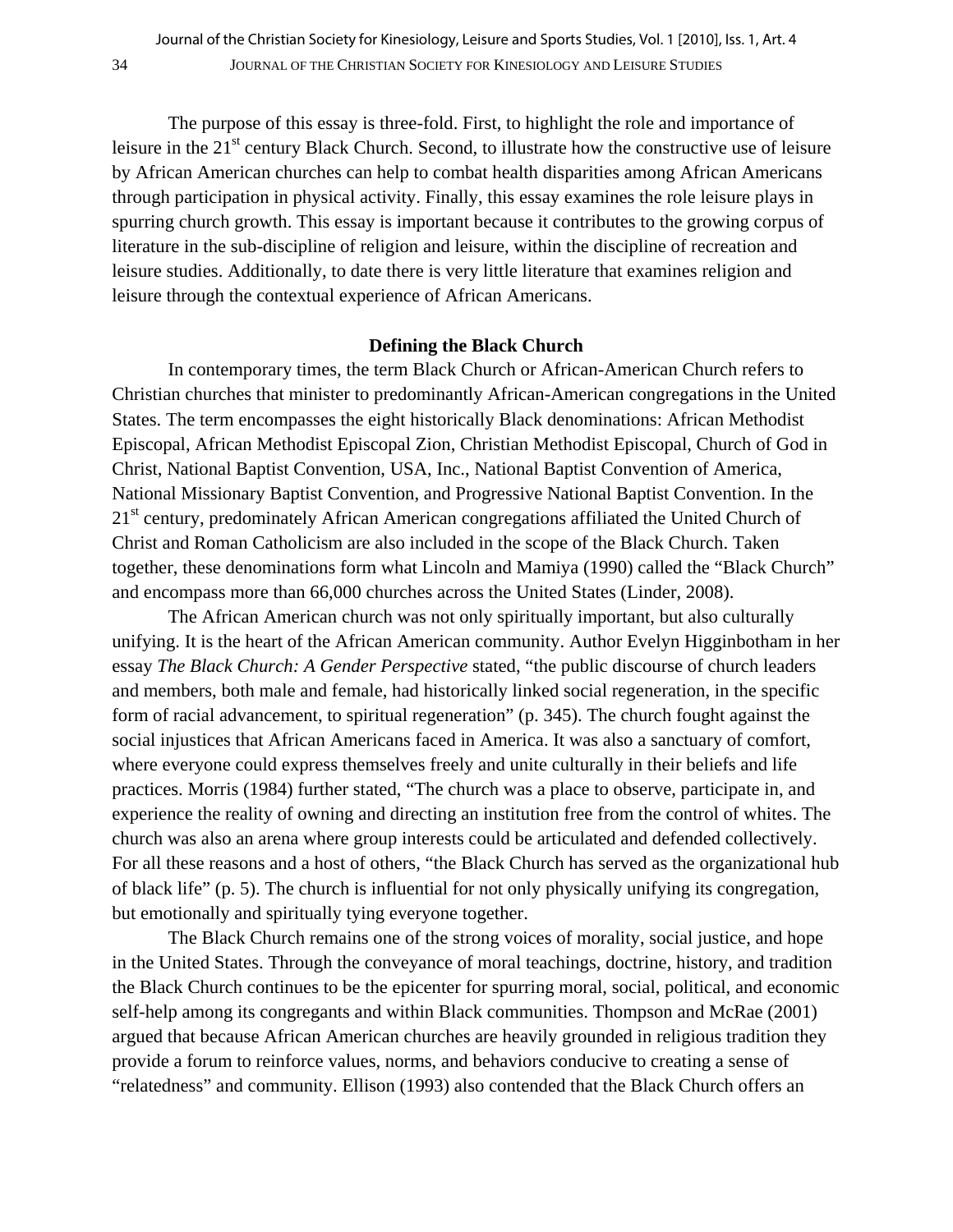interpersonal context where individuals are evaluated and respected by others in terms of their social performances (e.g., congruency between what is believed and the lived experience) and spiritual capital (e.g., morality, wisdom, insight). Subsequently, a stringent moral code emerged within many African American churches. This code heavily influenced the leisure behaviors and choices of African American congregants and greatly restricted the leisure activities of congregations (Holland, 2002). While history may point to the contributions of local African American churches in shaping the moral behavior of its members, the positive and negative values assigned to leisure by the Black Church remain an important facet of the conversation.

## Perspectives About Leisure in the 21<sup>st</sup> Century Black Church

Leisure has a rich history in the life of the Black Church. From the founding of the first African American congregation in the late 1780's, leisure has been one of the focal points of congregational life. In *Black Church Studies: An Introduction*, S. Floyd-Thomas, J. Floyd-Thomas, Duncan, Ray, Jr. and Westfield (2007) argued that the social dimensions of the church [including leisure] were and remain vital to the African American religious and cultural experience. Within the context of leisure individual and communal worship occurred (Raboteau, 1995); respites from the toils of work were obtained (Martin, 2000); native African culture was conveyed and maintained (Holland, 2002); and a forum for creating and solidifying a sense of community was developed (Lincoln & Mamiya, 1990). Many social groups or auxiliaries, arts, cultural and fellowship activities that contemporary churches include in their ministry schemes date back to the formative years of the Black Church.

As the Black Church continued to evolve, it became more definitive about spiritually and socially acceptable forms of leisure. Consequently, congregants were encouraged to avoid participation in morally questionable leisure pursuits. This demarcation between acceptable and unacceptable leisure activities began to appear in the social ethos and doctrinal statements of churches aligned with Protestant denominations. For example, in their analysis of the moral fabric of the Black Church, Paris (1985) and Taylor (1994) noted that many Black churches across denominations expressly prohibited "pleasure-filled" leisure activities on Sunday, gambling, drinking, smoking, dancing, card-playing, listening to secular music and sexual promiscuity. Those leisure activities that gave the appearance of conflicting with scripture, the moral code of the church or served to perpetuate stereotypical behaviors of African Americans were frowned upon. Subsequently, the Black Church's influence on shaping leisure attitudes escalated among African American Christians (Holland, 2002).

#### **The Basis for Negative Views of Leisure**

 So, what contributed to the "negativity" associated with leisure in the experience of the Black Church? In part, the negative views of leisure can be attributed to: 1) the misinterpretation of scripture (Beale, 1994); 2) social control exerted by the church (Holland, 2002); 3) perpetuation of religious tradition within local churches; 4) the disdain for hedonism (Hart, 2007); and 5) secularization (Sanders, 1996). Additionally, the tenacity with which the Black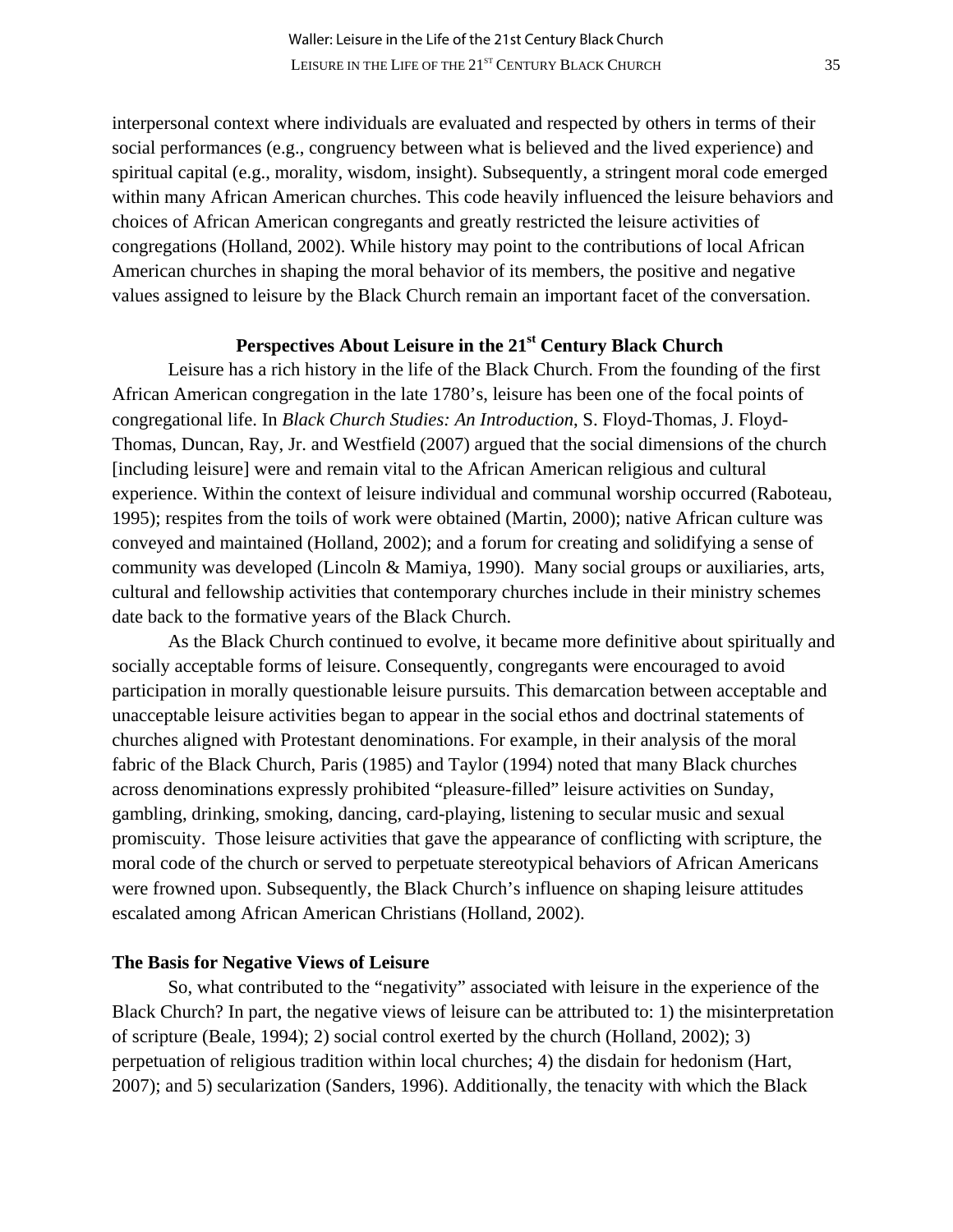Church grasped its role as the "moral guardian" of the African American community contributed to the problem. Taylor (1994), in elucidating on this role noted that, "black churches took any deviation [from guidelines for moral conduct] as illegitimate and, therefore, intolerable; insisting on proper behavior and correct leisure activities from the masses" (p.33). Understanding the genesis of the negative view of leisure provides a point of reference to begin de-constructing how the negative associations of leisure began in the Black Church.

 Compounding the "negativity" problem is the noticeable absence of teachings about the positive aspects of leisure in Christian education materials. Sermons preached by African American clergy seldom proclaim the positive aspects of leisure. Frazier and Lincoln (1974) summarized the phenomenon best when they stated that, "the Negro [Black] Church became "secularized and lost its other-worldly outlook, focusing on the Negro [African American] condition in the world" (p. 56). Moreover, Frazier and Lincoln (1974) concluded, "the most obvious evidence of secularization has been that churches have been forced to tolerate card playing and dancing and theater going" (p.56). The opposition to "secularized" forms of recreation [leisure] was rationalized on the basis that they would lead to sinful behaviors. Subsequently, when there is proclamation about leisure, in many cases it is in the form of a negative admonishment.

 Recently, I visited an African American, Protestant church where the minister preached a sermon entitled "Between a Rock and Hard Place" using Exodus 33:12-23 as the pericope. As her sermonic interludes began to unfold, she noted that people literally find themselves between the proverbial "rock and the hard place" because of their sins. The proclaimer used the conduct of the children of Israel as they celebrated making the golden calf in their leisure as noted in Exodus 32:1-6 to buttress the point. Interestingly enough, the preacher's primary point in this sermonic move was that when we are not busy worshiping, praising and doing God's work, our minds and hands lead us into idolatrous behaviors in our leisure and furthermore we *play* at our obedience and dedication to God. I could not help but think of the negative message about play and leisure that was conveyed to 600 or more congregants.

 Despite the exegetical and homiletical miscues, her comments reinforced the common negative associations assigned to leisure within the Black Church. Perhaps what is more unfortunate as a result of this toxic homily is the near "idolizing" of work and the negative relegation of leisure. Volf (1991) in *Work in the Spirit* suggested in an instance such as this, congregants embrace the work values of their ancestors and the Church, but have not replaced work values with leisure values. The paradox is that it is the over-emphasis on secular work and working in the church that in part is driving the exodus from mainstream Protestant denominations (Linder, 2008; Thumma & Davis, 2007).

### **Changing Attitudes Toward Leisure**

Toward the close of the 20<sup>th</sup> century, enlightened black clergy (particularly those that are seminary trained) and laity began advocating for a more balanced and theologically accurate view of leisure. Leisure is not construed as the anti-thesis of work, but viewed as complimentary,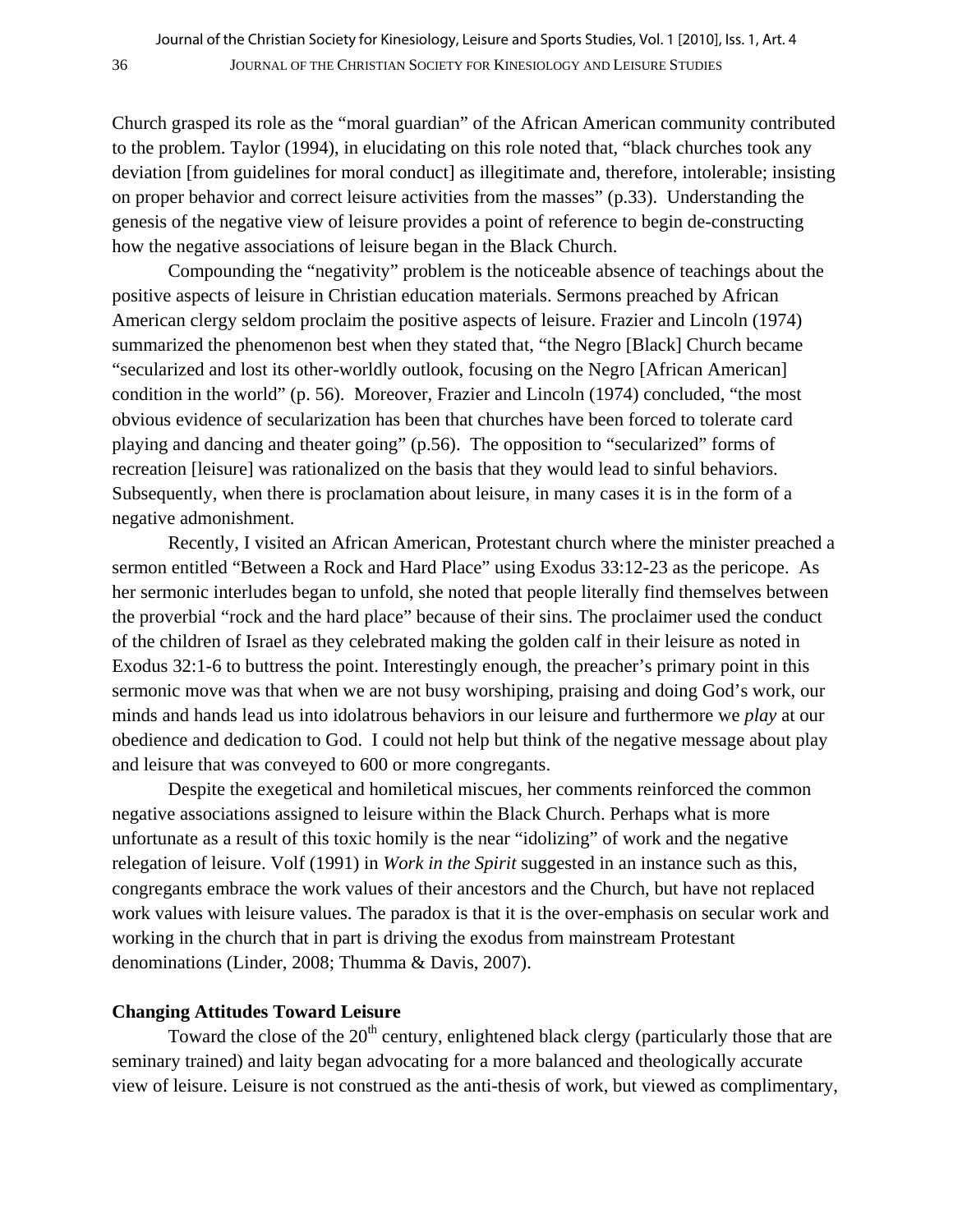and necessary for a balanced, godly-life. The constructive use of leisure is essential to creating healthy people, communities and churches. Predominately black churches across dominations are beginning to understand the value of fun and fellowship that can occur within the context of leisure. The more progressive churches are integrating a *leisure ethic* and *theology of leisure* into their implicit (theologies that inform congregational life) and explicit (doctrine, confessions, creeds) theologies (Ammerman, Carroll, Dudley, & McKinney, 1998). This shift in thinking may be attributed to a heightened and renewed understanding of the Fourth Commandment (Ex 20:8- 11) and its implications for leisure. Additionally, Black clergy are becoming more aware of the need to promote the constructive use of leisure as a respite from the rigors of daily living and serving in the church. Finally, while the history of the Black Church has revealed how the restrictive aspects of doctrine and religious tradition have constrained leisure for some, an "evolved" understanding of the "gift" of leisure has enabled enlightened black Christians and the Black Church to see leisure in a positive "holistic" sense.

## **Leisure as a "Gift"**

In the  $21<sup>st</sup>$  century, one of the hallmarks of a spiritually healthy, vibrant congregation that is primed for growth is its ability to have fun and engage in spirit-filled fellowship. This shift represents the balance between the work of kingdom building and embracing the "gift" of leisure. James 1:7 (NIV) reminds us that "every good and perfect gift is from above, coming down from the Father of the heavenly lights …" Leisure is one of the "good and perfect gifts" that God provides. Christian author J.I. Packer (2001) speaking of the "gift of leisure" stated,

All leisure, including semi-leisure, is a gift from God that, when used wisely, provides rest, relaxation, enjoyment, and physical, psychic health. It allows people to rediscover there distinctly human values, to build relationships, strengthen family ties and put themselves in touch with nature (p. 83).

 In the life of the Black Church, leisure provides opportunities for spiritual and physical renewal (Mk 6:31); fellowship (Ps 133:1); and in some cases reconciliation of individuals to God and each other (2 Cor 5:18). Increasingly, African American clergy are acknowledging that leisure teaches the value of rest (Gen 2:2-3); godly pleasure and enjoyment (Eccl 8:15); and the beauty of the wise stewardship of leisure (Phil 4:18). As a result of the transformed conception of leisure, the Black Church is positioned to see the redemptive and transformative aspects of leisure, especially in the areas of promoting a health and wellness agenda and spurring church growth.

#### **Leisure and Health/Wellness Promotion in the Black Church**

 In the life of the individual and the church, physical activity during leisure can save lives and enhance the quality of life. For African Americans this fact is crucial. According to the Office of Minority Health (OMH), U.S. Department of Health and Human Services, the mortality rate for African Americans is higher than Whites for heart diseases, stroke, and diabetes (Office of Minority Health, 2009). Each of the previously mentioned maladies can be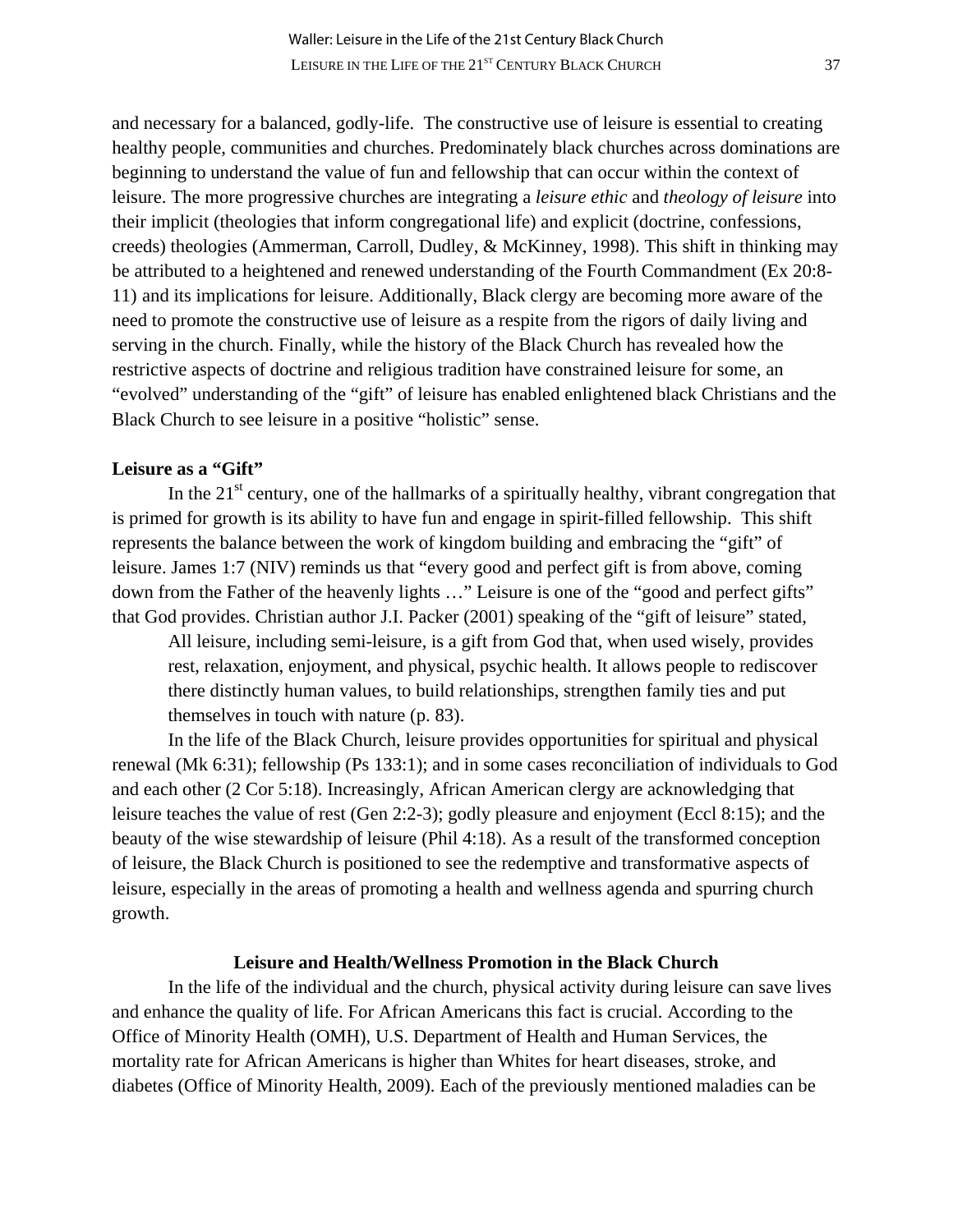tied back to physical inactivity. Furthermore, OMH (2009) paints a grimmer picture of health challenges to African Americans with the following facts:

- African American women have the highest rates of being overweight or obese compared to other groups in the U.S. About four out of five African American women are overweight or obese.
- In 2007, African Americans were 1.4 times as likely to be obese as Non-Hispanic Whites.
- From 2003-2006, African American women were 70% more likely to be obese than Non-Hispanic White women.
- In 2003-2004, African American children between ages 6 -17 were 1.3 times as likely to be overweight than Non-Hispanic Whites.
- In 2006, African Americans were 60% less likely to engage in active physical activity as Non-Hispanic Whites.
- Deaths from heart disease and stroke are almost twice the rate for African Americans as compared to Whites.

When the prevalence of obesity in the African American community is factored into the health equation, the data create a greater level of concern [\(Bopp et al.,](http://www.ncbi.nlm.nih.gov/sites/entrez?Db=pubmed&Cmd=Search&Term=%22Bopp%20M%22%5BAuthor%5D&itool=EntrezSystem2.PEntrez.Pubmed.Pubmed_ResultsPanel.Pubmed_DiscoveryPanel.Pubmed_RVAbstractPlus) 2007). The Black Church is faced with the challenge of getting people physically active through the appropriate use of leisure and leisure time. Many African American churches have come to the realization that the church is a prime mechanism for getting people to embrace healthy lifestyles and wellness as a part of their overall personal stewardship (Young & Stewart, 2006). In part, this task may be accomplished by a more inclusive theology of stewardship. It is commonplace for African American church-goers to frame stewardship through the lens of their time, talent and tithes (Luke 12:41-48; 1Timothy 4:11-16; Timothy 4:1-2). It is not uncommon for black churches to dedicate special teachings and even months of the year to the matter of personal and corporate stewardship of one's time, talent and tithes. Over the last decade an increasing number of black churches have begun to address the issue of health and wellness as a part of personal stewardship. From the pulpit and through Christian Education efforts, greater emphasis is being placed on health and wellness through *body stewardship—*the biblical mandate to take care of the temple where the Spirit of God dwells (1 Cor 6:19). Unfortunately, this passage of scripture is often misinterpreted to promote the avoidance of behaviors such as alcohol consumption, using tobacco products, using illegal drugs, and engaging in pre- and extramarital sex rather than preventive health behaviors such as proper nutrition, diet and exercise.

As opposed to embracing a theology that celebrates gaining material wealth through wise stewardship and God's blessings, churches and parishioners, on an individual and congregational level, celebrate a new found *theology of health and wellness*. For example, Holt and McClure (2006) conducted a qualitative study that examined perceptions ofthe religiosity-health connection among African American church members. The authors conducted 33 interviews with members of predominately African American churches. To ensure that the views elicited during the interviews represented a range of churchgoing African Americans, the researchers attempted to sample churches that represented different denominations, with additional representation of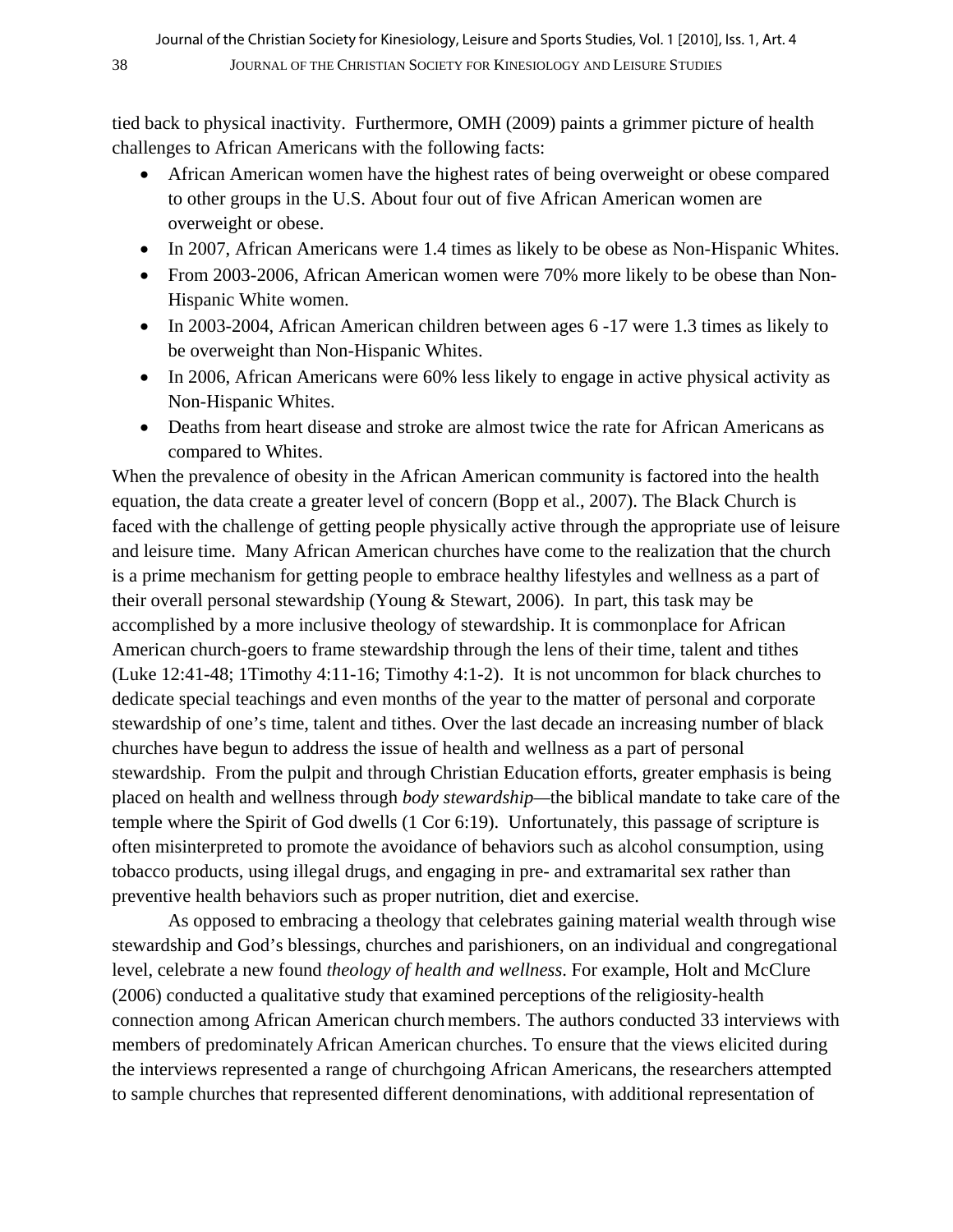the two predominant membership groups (Baptist and Roman Catholic) in the study region. Participating churches included two Baptist, two Catholic, one African Methodist Episcopal, one Christian Methodist Episcopal, and one Church of God in Christ. The clergy and members from each congregation completed semi-structured interviews. Participants described the religiosityhealth connection in their own words and talked about whether and how their religious beliefs and practices affect their health. The authors derived an open coding scheme from the data using an inductive process. Major themes that emerged included spiritual health, mental health's effects on physical health, stress reduction by giving problems to God, and the body as a temple of God. These religion-health themes buttress the importance of church-based health promotion in the African American community (pp. 279-281).

With the renewed emphasis on taking care of the body through physical activity (PA) many churches across the nation have developed wellness and fitness programming as part of their overarching ministries. Nutrition, diet and exercise programs are the lynchpins of health and wellness ministries. Additionally, several predominately African American mega-churches across denominations have constructed fitness and wellness centers to spur PA within the congregation and community. For example *Samson's Health and Fitness Center*, located in Lithonia, GA, is owned and operated by the 30,000 member New Birth Missionary Baptist Church. This state of the art facility provides a milieu of services ranging from aerobics to strength and conditioning to nutrition counseling for its members and the surrounding community (see [http://www.newbirth.org/samsons/\)](http://www.newbirth.org/samsons/).

 Faith-based interventions hold promise for increasing physical activity (PA) and thereby reducing health disparities. A recent study by [Bopp et al.](http://www.ncbi.nlm.nih.gov/sites/entrez?Db=pubmed&Cmd=Search&Term=%22Bopp%20M%22%5BAuthor%5D&itool=EntrezSystem2.PEntrez.Pubmed.Pubmed_ResultsPanel.Pubmed_DiscoveryPanel.Pubmed_RVAbstractPlus) (2007) examined the perceived influences on PA participation, the link between spirituality and health behaviors and the role of the church in promoting PA among African Americans. Participants were adult members of African American churches in South Carolina. In preparation for a faith-based intervention, eight focus groups were conducted with sedentary or underactive participants. Groups were stratified by age, geography and gender. Four general categories were determined from the focus groups: spirituality, barriers, enablers and desired PA programs. Personal, social, community and environmental barriers and enablers were described by both men and women, with no apparent differences by age. Additionally, both men and women mentioned aerobics, walking programs, sports and classes specifically for older adults as PA programs they would like available at church. This study provided useful information for understanding the attitudes and experiences with exercise among African Americans, and provides a foundation for promoting PA through interventions with this population by incorporating spirituality, culturally specific activities and social support within the church.

An illustration of how an African American church embodies it's theology lies in the example of Gospel Water Branch Baptist Church located near Augusta, GA. Utilizing the services of trained lay leaders researchers were able to collect full data on 35 (nearly 88 percent) of the 40 obese men and women who completed the initial 12 weekly sessions of the *Fit Body and Soul* (FBS) program. The participants were average age 46 and had an average body mass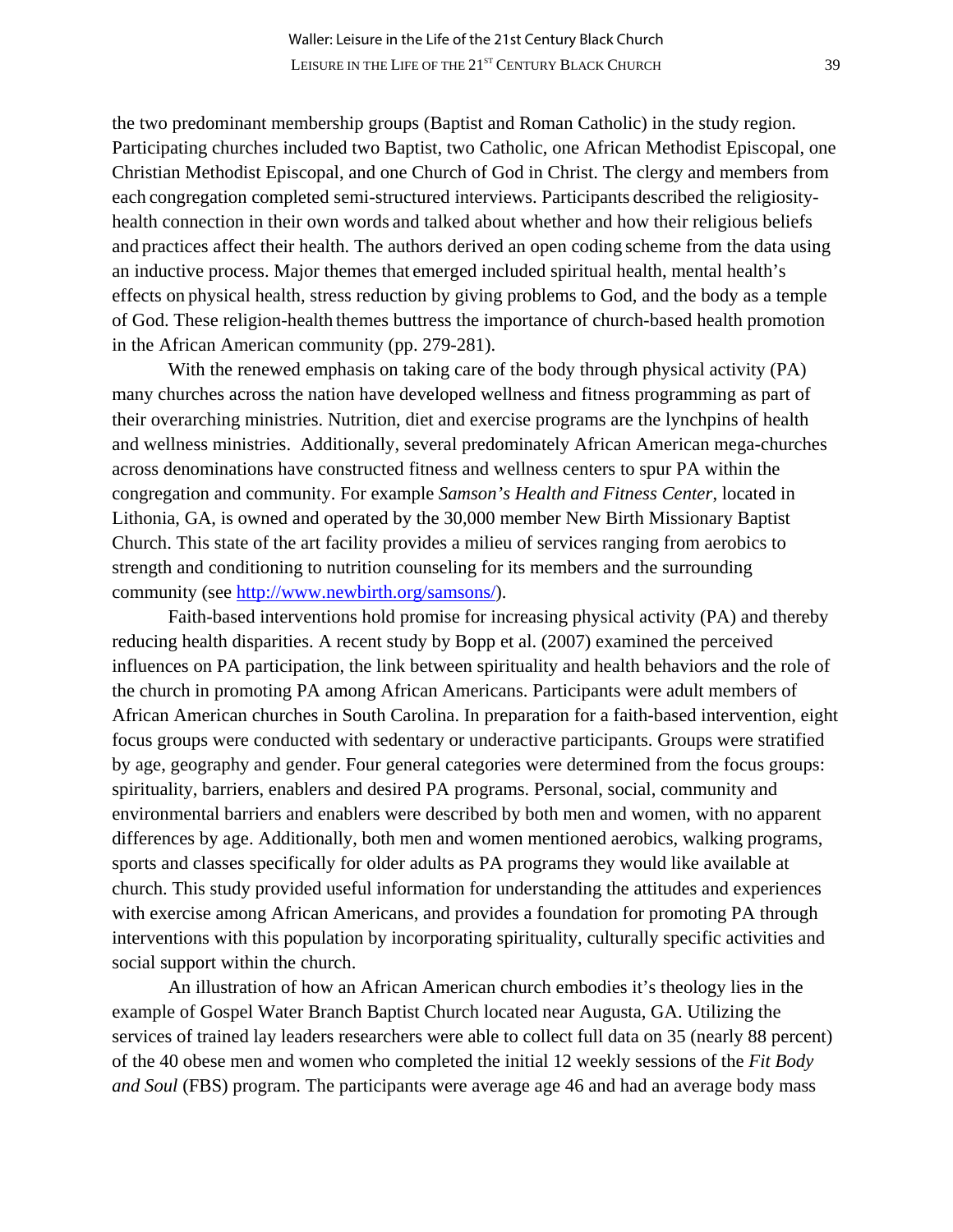index (BMI) of 36. After 12 weeks, almost 46 percent (16/35) of participants lost five percent or more of their starting weight. About 26 percent (nine) lost seven percent or more. The program included six monthly "booster" sessions for six months after the 12 weekly behavioral health intervention sessions. At the study's end, 11 of the 16 subjects (nearly 69 percent) with initial weight-loss success had kept the weight off through the entire nine months (American Heart Association, 2009).

Overall, understanding of the role of physical activity within the context of leisure is important to the promotion of health and wellness ministry efforts within African American churches. In order to sustain continued progress toward correcting health disparities that plague African Americans the dialogue regarding personal stewardship must include the urgency of being a wise steward of the body. As a part of Black Theology, there must be a balanced espousal of truth regarding God's desire for material wealth (Phillipians 4:19) and the Divine's desire for health and wellness for the believer (3 John 1:2).

#### **Leisure as an Element of Church Growth**

Black churches experience numerical and spiritual growth for a multiplicity of reasons. Thumma (2007) and Floyd et al. (2007) argued that factors such as a charismatic pastor, geographic location, history, perceived popularity or status assigned to congregational membership, multi-faceted, sustainable ministries and social justice/political engagement contribute to their growth. Perhaps more important is the fact that people are seeking and finding churches where they can encounter God within the context of their lived experience, and where they can live peacefully in community with like-minded believers. The provision of social leisure and fellowship opportunities are important facets of living in community. Floyd-Thomas et al. (2007) in their analysis of black mega-churches noted that larger churches, with a more progressive theology, provide a wide range of social, recreational, and "aid-ministries" in support of their congregation. Additionally, Lincoln and Mamiya (1990) and Percy (2003) suggested that facilities (sanctuary and recreational), programs and relevancy of the church in the neighborhood or community they are located in contribute to church growth. These intentional efforts are undertaken with the goal of enhancing the community (within and outside of the walls of the church).

The 2001 U.S. Congregations Study also undergirds the importance of provision of leisure services as an element of church growth among African American congregations. This study examined the important facets of congregational life in more than 2,000 churches (300,000 members), across denominations, in the United States. Two significant findings pertained to historically Black congregations: (1) 2.9% of the respondents classified their congregation as "strict," meaning there were prohibitions against gambling; alcohol; smoking; dancing; foods; and dress; (2) 6.9% of congregations reported they were involved in implementing community services that included social/recreational activities, health programs, youth programs, arts/music, senior programs, sports, hobbies and crafts (U.S. Congregational Survey, 2001).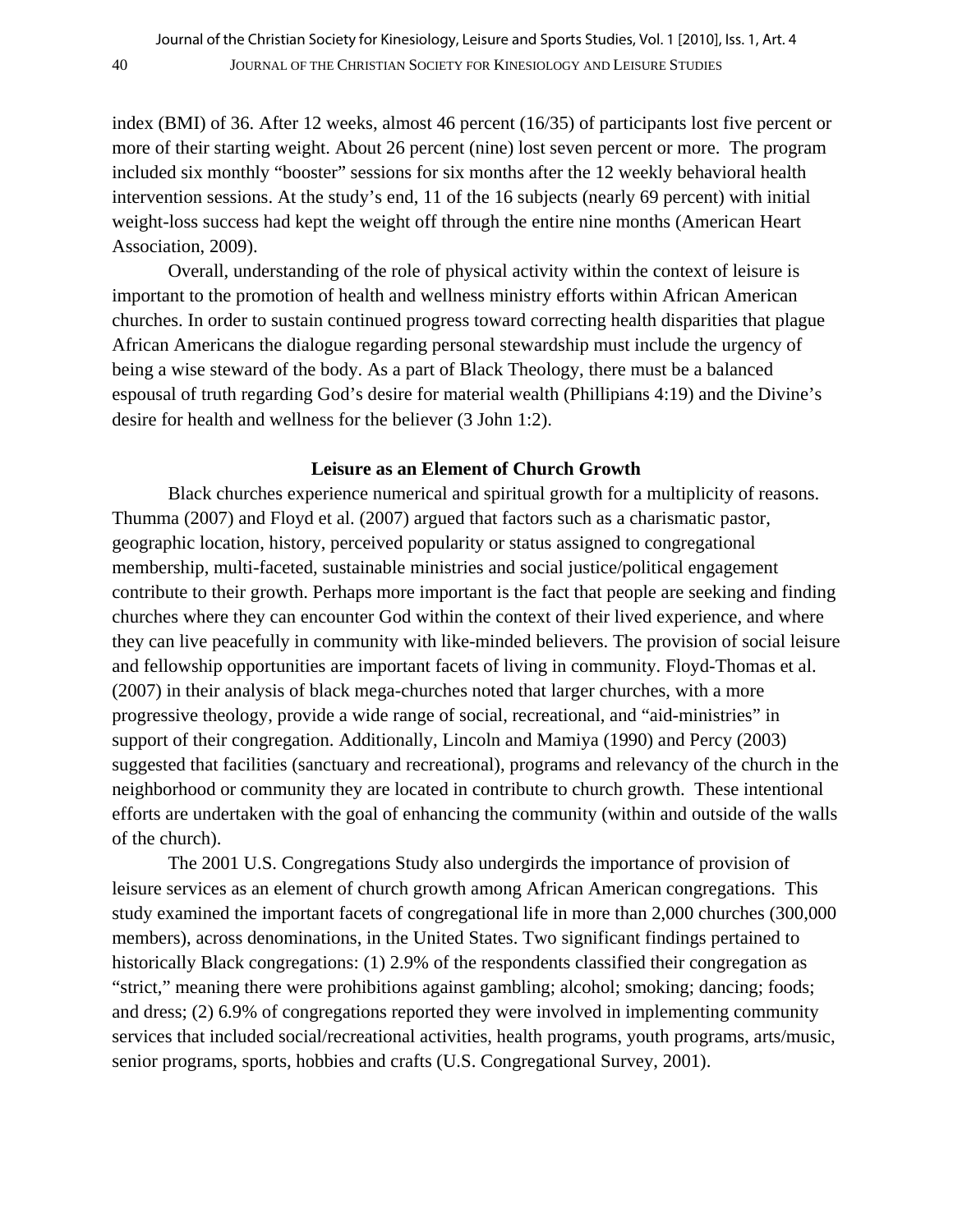Churches are social institutions and part of the motivation for attending is to socially engage like-minded believers. Garner (2003), framing the importance of recreation and sport ministry, within the context of leisure and the church suggested that: (1) sport and recreation as leisure outlets provide gathering places for people; (2) build fellowship opportunities; and (3) bolster evangelism and outreach efforts (p. 12-13). Drake and Clayton (1970) suggested that leisure provided by black churches "helped otherwise anonymous people ease the burden of class differentiation and *anomie*, within and outside of the black churches" (p. 147). Over the last century this aim has been accomplished through social leisure, in mass and small groups. Relatedly, in a study of African American churches, Taylor (1992) found that churches played an important role in providing leisure services for their congregants and communities. African American churches formed church clubs and auxiliaries and with their involvement in dances, bazaars, and fashion shows blended the secular with the sacred. Taylor proposed that these churches were responding to a changing African American community that invested heavily in modern leisure activities.

 Youth, adults, seniors and families continue to be the focal point of congregational growth. Norden (1965), speaking prophetically about leisure, the church, and the Christian family stated, "leisure provides many opportunities for the Christian family to be the community of Jesus Christ in the sanctuary of the home and church" (p. 71). Many black churches are feeling the impact of the lifestyles of "Gen X'ers" or "Millennials" – people now in their 20's and 30's who attend and support local congregations but resist becoming members. Part of the attracting and retaining Gen X'ers is the development of facilities and ministries that can accommodate Christian Education, and evangelistic efforts that include fitness, wellness, recreation and sport ministries. The Church must be relevant, reflexive and responsive in order for Gen Xers "to believe and belong" (Gibbs & Bolger, 2005, p. 77).

 The social leisure component of the contemporary Black Church is critical to capturing and retaining the membership of the 35-50 age cohorts. Thumma and Travis (2007) in their study of ministry initiatives conducted by mega-churches noted that 51% of the churches studied reported that fellowships, clubs, and social activities were considered as key activities in the success and growth of the church (pp. 102-103). The researchers in the same study reported that 30% of congregants across target churches indicated they were active with their church at least once per quarter for fellowship opportunities or for participation in leisure related clubs (p. 107). These two key findings buttress the importance of leisure in the life of the church.

 Leisure activities play a major role in providing opportunities for senior citizens to engage in meaningful fellowship in black churches. Paris (1985) argued that the Black Church has a "moral duty" to teach the young and take care of the elders (p. 57). Research conducted by Blackman (1996) and Melson (1995) confirmed the importance of the church as a positive and affirming place for elderly African Americans. Blackman (1996) argued that this is especially true in the cases of aging African American women who have a sense of responsibility for others, in church, and during leisure experiences (p. 48). Taking on the role of "church mother" they are often involved in numerous church activities, including choir, Sunday school, study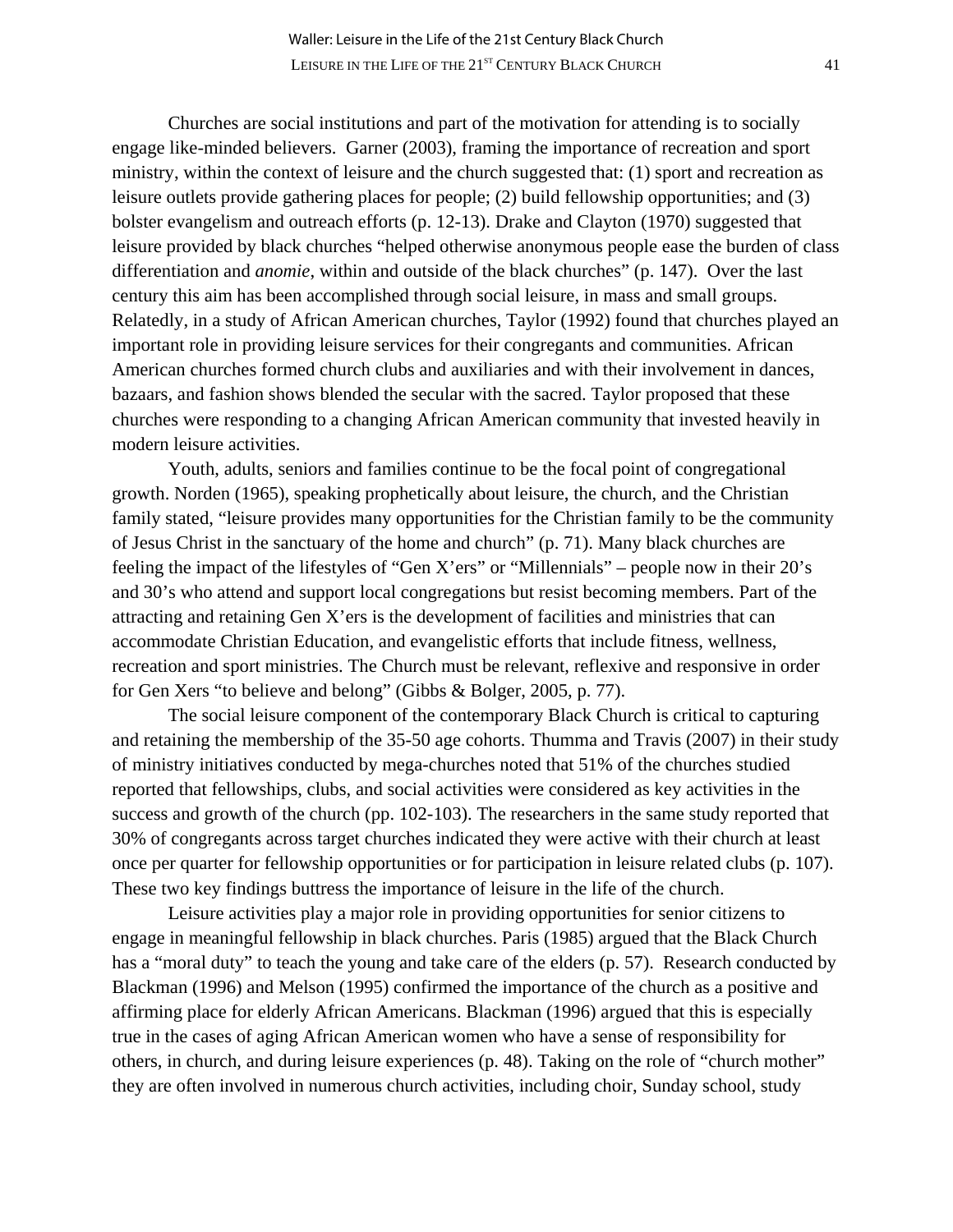groups, dialogue groups, suppers, and socials. .One of the key results of the study was that social interaction, often experienced at church, was a positive and popular leisure experience for participants.

 Finally, Lincoln and Mamiya (1990) in their landmark analysis of black churches noticed that of the "more progressive" black churches provided their congregations with the following types of facilities and programs: fellowship halls, gymnasia, outdoor basketball courts, and conducted social recreation and athletic programs (pp. 147-150). The anecdotal evidence suggests that many churches across the nation have followed suit in the provision of both facilities and programmatic ministries. Full-blown sport and recreation ministries are now blossoming in black churches across the country. For example, Enon Tabernacle Baptist Church located in Philadelphia, PA effectively utilizes contextualized (targeting the cultural interests of African Americans) leisure programming to attract and retain new and existing members (see <http://www.enontab.org/>). Fun, food, and fellowship undergird the mega-church's Fellowship Ministry. Golf outings sponsored by the community development corporation, church sponsored excursions to New York to see major Broadway productions and Temple Builders (a spiritually based fitness ministry) spur members to engage the church in relevant ways.

A second illustration can be found in Greater Allen A.M.E. Cathedral in New York. The church operates its own sports facility and fitness center, a Family Life Center and supports a broad-based leisure and sports program featuring the following ministry initiatives: seniors, sports association, creative arts and drama, health and fitness. The program is open to the community as well as Allen's 15,000 members. Both examples illustrate that leisure is an important factor in promoting church growth in black congregations. It is not the primary reason why churches escalate in numbers but it is one explanatory factor. The Black Church has come full-circle in the sense that the gospel draws congregants to God and leisure is used as an effective tool to retain them and help them grow spiritually.

### **Conclusion**

The purpose of this essay was to: (1) highlight the role and importance of leisure in the  $21<sup>st</sup>$  century Black Church; (2) examine how the constructive use of leisure by black churches can help to combat health disparities among African Americans; and (3) scrutinize the role that leisure plays in the growth of black churches. This paper provided a "snap-shot" of what can be done by the Black Church when leisure is understood as a theological construct and as an important facet of the human experience. The discussions in this essay undergird the importance of the social dimension of leisure in Black Church dynamics. In many instances promoting healthy attitudes about leisure is a moral duty of the church and is tied to spiritually and physically healthy people and vibrant congregations.

Utilizing leisure to promote physical activity among high risk people and congregations is a critical part of the spiritual agenda for black churches. The church must actively push health to be effective and health-oriented. The church must also move away from focusing on the avoidance of risk or "sin" behaviors and move toward placing greater emphasis on positive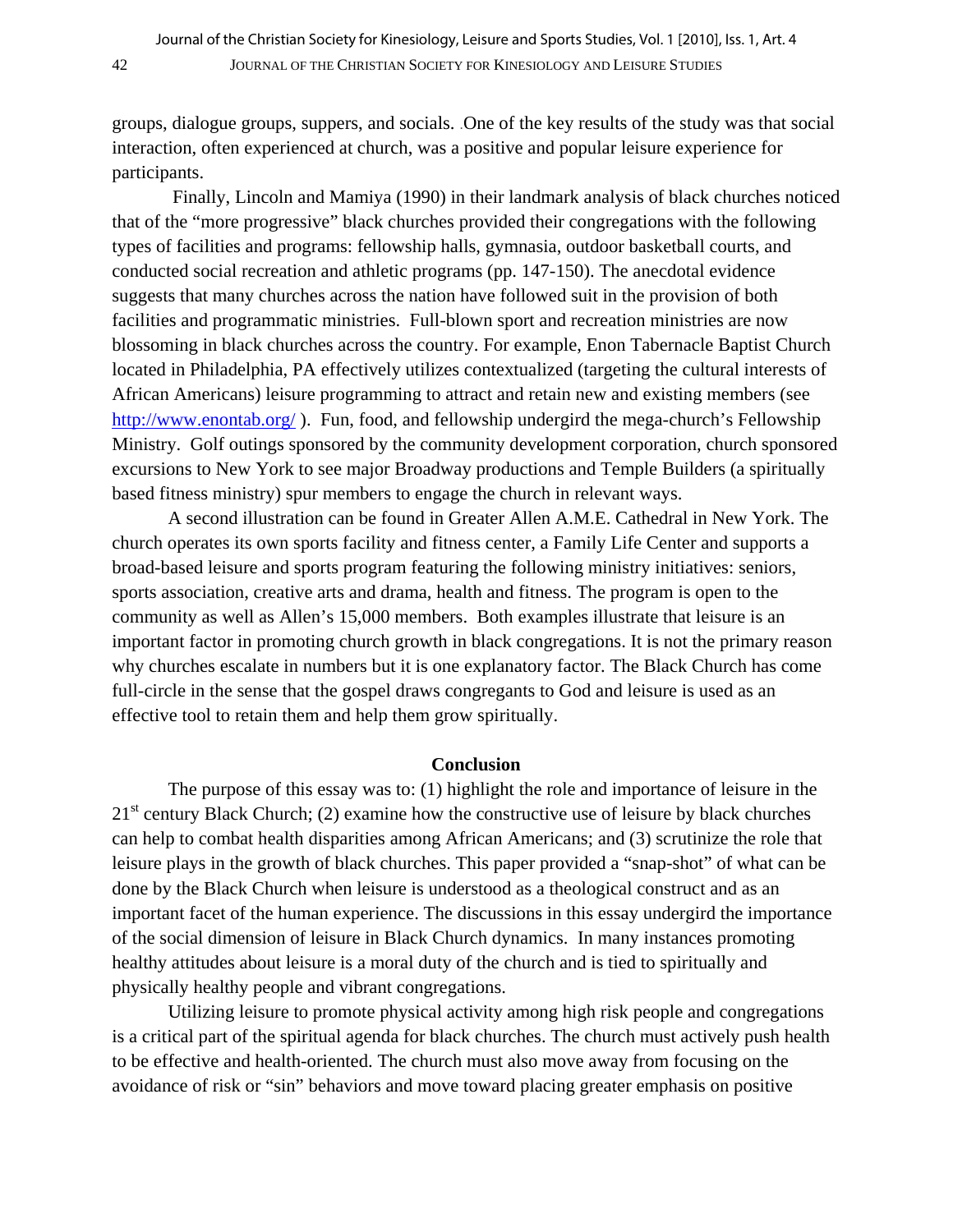health behaviors, such as healthy diet and physical activity. This might have implications for the integration of religious beliefs into church-based health promotion programs. It is possible that church-based programs might be more effective for behavior change with regard to risk than prevention behaviors. Although church-based programs have focused on both risk (Schorling et al., 1997) and prevention behaviors (McNabb, Cook, Quinn, Karrison, & Kerver, 1997), few of these programs integrate religiosity into their program content. It is not known at present if or how the integration of religious beliefs into health promotion programs would affect risk versus prevention behaviors.

 One of the research needs relating to the Black Church and leisure is the replication of the seminal study on African American churches conducted by Lincoln and Mamiya (1990). It is not until a systematic study of the state of black churches is done that we will be able to fully understanding the impact of the re-assessment of leisure in the life of the Black Church. Additionally, we will only be able to speculate based on the available anecdotal evidence about the provision of facilities and services and community-economic development efforts of the Black Church.

 Leisure plays an important role in the growth and stabilization of African American churches. Disciplining and retaining young adults (18-35), couples with young families and mature adults are a major part of the agenda of black churches. As families today, especially African American families, face mounting challenges (DeFrain & Asay, 2007), leisure programming within a congregational context can be a stabilizing force familially and spiritually. With leisure being a valuable tool in the life of the church, perhaps the Black Church is challenged to re-evaluate its over-emphasis on work and embrace a *leisure ethic*. In the 21st century as churches struggle to remain relevant and vibrant they must move toward developing a *theology of leisure* for the benefit of the individual and the church (Neville, 2004; Norden, 1965; Volf, 1991). This new found theology must include positioning leisure as a "gift" from God and must be viewed as the anchor of fun and fellowship for the edification of the Body of Christ. Moreover, Norden (1965) further notes:

 On the far-right wing of leisure distortion is a nagging moralism stemming largely from the Protestant work ethics and issuing a rigid, dour, exclusive "work and pray" philosophy. It leaves no room for enjoyment of leisure. It seeks to derive it Biblical sanction from select texts commanding labor, but overlooks other texts which bless man's rest, reflection, and enjoyment of God amid leisure (p. 96)

 Dudley (2002) argued that that churches must pursue new "pillars of fire" or directions in ministry that are healthy for congregational growth. In the case of the Black Church the "pillar of fire" represents a theology that embraces and promotes leisure. He further warns that traveling in new directions is not easy for most churches, for "even the children of Israel, who were slaves in Egypt, grumbled at the thought of leaving their well-worn ways (p.109). As scholars, clergy, and laypersons we only see the picture in part as the apostle Paul wrote in 1 Corinthians 13:12 (NIV), "Now we see but a poor reflection as in a mirror; then we shall see face to face. Now I know in part; then I shall know fully, even as I am fully known." In summary, the important question that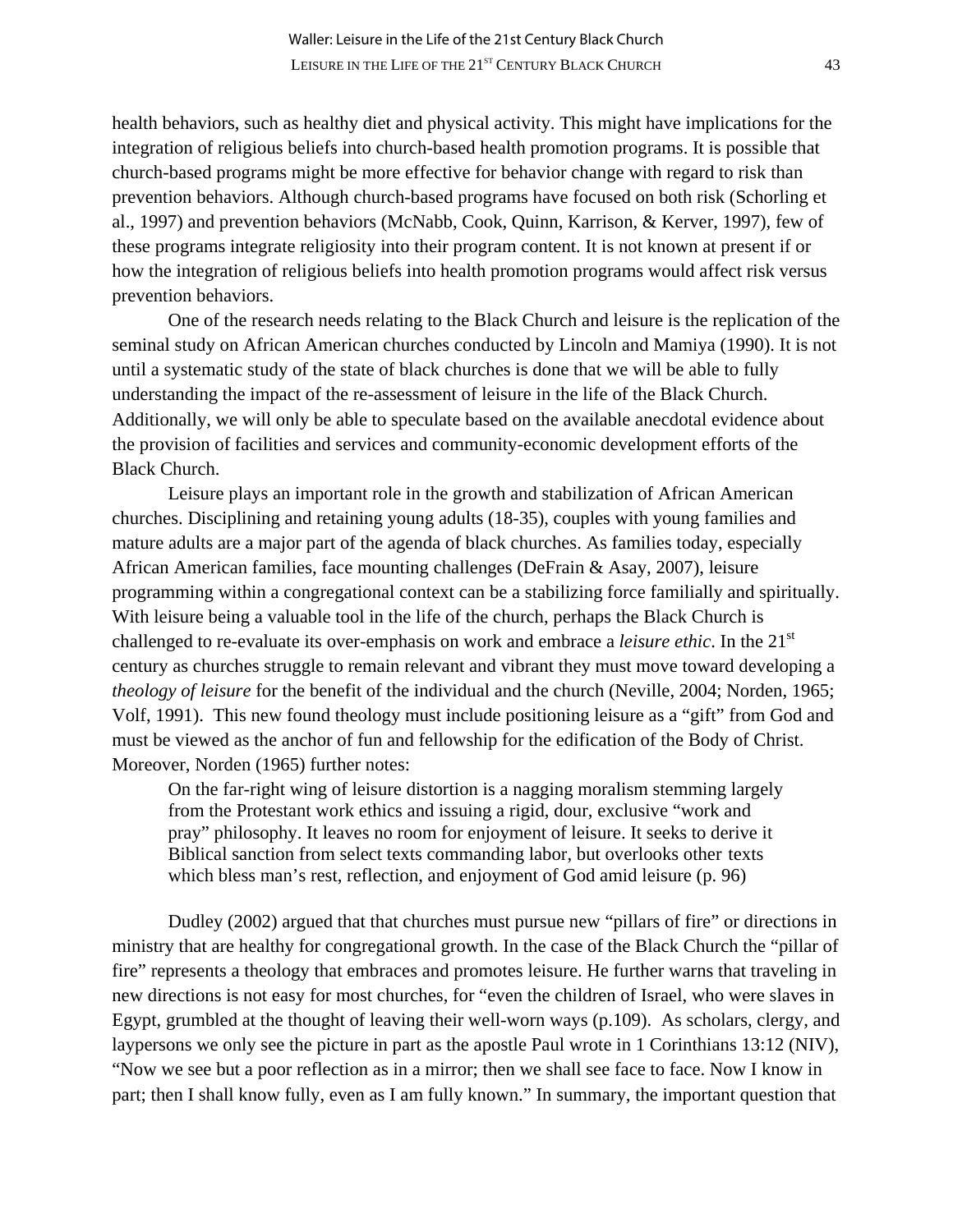the Black Church must answer in the end is whether or not it has been a "wise steward" of the gift of leisure. `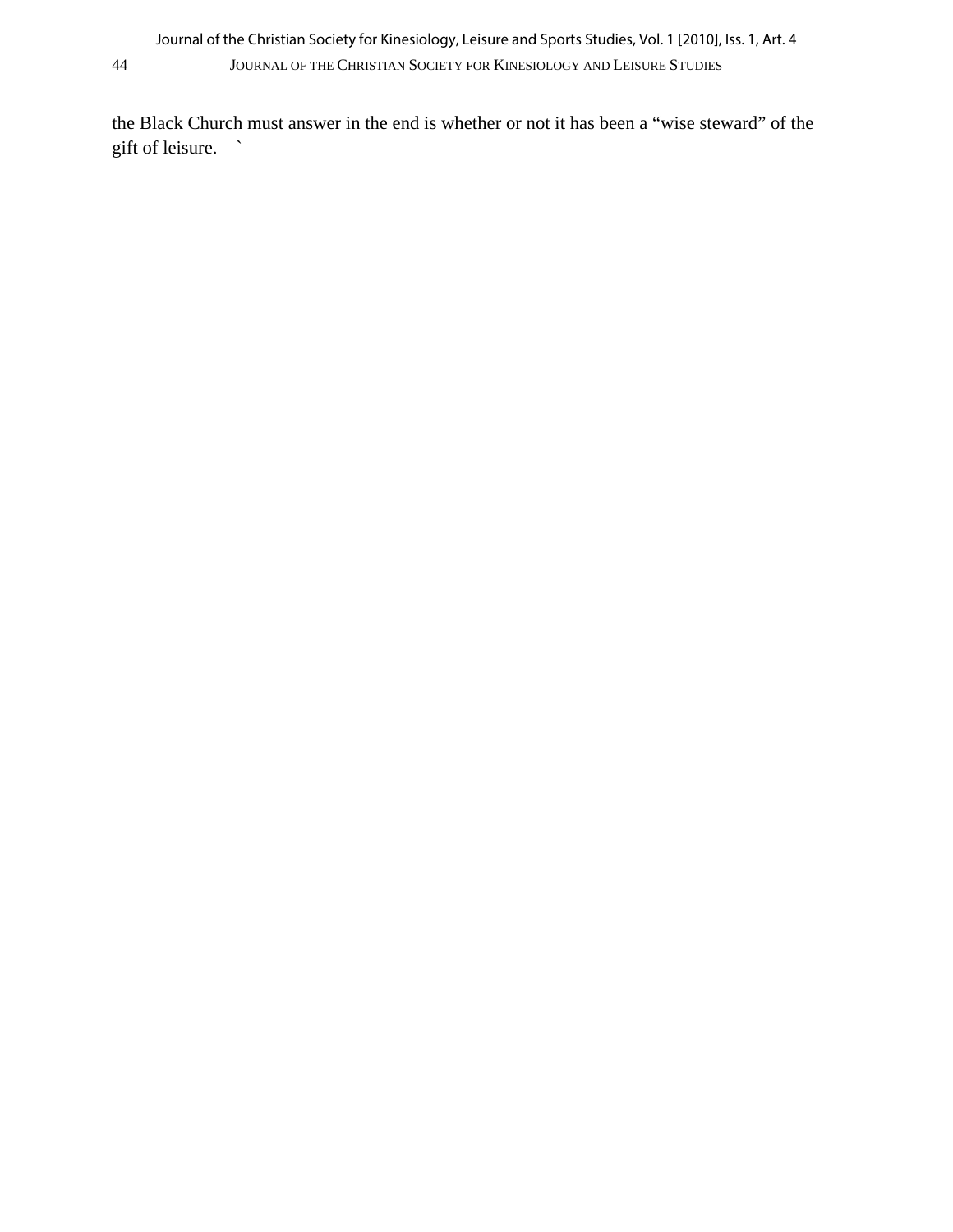Leisure and 21<sup>st</sup> Century Black Church 45

#### **References**

American Heart Association (2009, March 10). African Americans lose weight in 12-week, church-based program. Retrieved from

http://americanheart.mediaroom.com/index.php?s=43&item=692.

Ammerman, N.T., Carroll, J.W., Dudley, C.S., & McKinney, W. (1998). *Studying congregations: A new handbook*. Nashville: Abingdon.

Barrick, A. (2009, August 4). Mega-church pastor guides Christians on alcohol, R-rated movies. Retreived from http://www.christianpost.com/article/20090804/megachurch-pastorguides-christians-on-alcohol-r-rated-movies/index.html.

Beale, G.K. (1994). *The right doctrine from the wrong texts*. Grand Rapids, MI: Baker Books.

Blackman, R. J. (1996). A different set of footprints: a portrayal of one woman's leisure. JOPERD- *The Journal of Physical Education, Recreation & Dance*, *67*(2), 47-49.

[Bopp, M.](http://www.ncbi.nlm.nih.gov/sites/entrez?Db=pubmed&Cmd=Search&Term=%22Bopp%20M%22%5BAuthor%5D&itool=EntrezSystem2.PEntrez.Pubmed.Pubmed_ResultsPanel.Pubmed_DiscoveryPanel.Pubmed_RVAbstractPlus), [Lattimore, D.](http://www.ncbi.nlm.nih.gov/sites/entrez?Db=pubmed&Cmd=Search&Term=%22Lattimore%20D%22%5BAuthor%5D&itool=EntrezSystem2.PEntrez.Pubmed.Pubmed_ResultsPanel.Pubmed_DiscoveryPanel.Pubmed_RVAbstractPlus), [Wilcox, S.](http://www.ncbi.nlm.nih.gov/sites/entrez?Db=pubmed&Cmd=Search&Term=%22Wilcox%20S%22%5BAuthor%5D&itool=EntrezSystem2.PEntrez.Pubmed.Pubmed_ResultsPanel.Pubmed_DiscoveryPanel.Pubmed_RVAbstractPlus), [Laken, M](http://www.ncbi.nlm.nih.gov/sites/entrez?Db=pubmed&Cmd=Search&Term=%22Laken%20M%22%5BAuthor%5D&itool=EntrezSystem2.PEntrez.Pubmed.Pubmed_ResultsPanel.Pubmed_DiscoveryPanel.Pubmed_RVAbstractPlus)., [McClorin, L](http://www.ncbi.nlm.nih.gov/sites/entrez?Db=pubmed&Cmd=Search&Term=%22McClorin%20L%22%5BAuthor%5D&itool=EntrezSystem2.PEntrez.Pubmed.Pubmed_ResultsPanel.Pubmed_DiscoveryPanel.Pubmed_RVAbstractPlus)., [Swinton, R](http://www.ncbi.nlm.nih.gov/sites/entrez?Db=pubmed&Cmd=Search&Term=%22Swinton%20R%22%5BAuthor%5D&itool=EntrezSystem2.PEntrez.Pubmed.Pubmed_ResultsPanel.Pubmed_DiscoveryPanel.Pubmed_RVAbstractPlus)., [Gethers, O](http://www.ncbi.nlm.nih.gov/sites/entrez?Db=pubmed&Cmd=Search&Term=%22Gethers%20O%22%5BAuthor%5D&itool=EntrezSystem2.PEntrez.Pubmed.Pubmed_ResultsPanel.Pubmed_DiscoveryPanel.Pubmed_RVAbstractPlus)., & [Bryant, D](http://www.ncbi.nlm.nih.gov/sites/entrez?Db=pubmed&Cmd=Search&Term=%22Bryant%20D%22%5BAuthor%5D&itool=EntrezSystem2.PEntrez.Pubmed.Pubmed_ResultsPanel.Pubmed_DiscoveryPanel.Pubmed_RVAbstractPlus). (2007). Understanding physical activity participation in members of an African American church: a qualitative study. *Health Education Research*, *22*(6), 815- 26.

- Brown, D. R., & Gary, L. E. (1990). Religious socialization and educational attainment among African-Americans: An empirical assessment. *The Journal of Negro Education*, *60*(1), 411-426.
- Chatters, L.M, Taylor, R.J., Lincoln, K.D. & Schroepfer, T. (2006). Patterns of informal support from family and church members among African Americans. *Journal of Black Studies*, *33*, 66-85.
- DeFrain, J., & Asay, S. M. (2007). Family strengths and challenges in the USA. *Marriage and Family Review*, *41*(3/4), 281-307.
- Drake, S. & Cayton, H. (1970). *Black metropolis: A study of Negro life in the north*. New York, NY: Harper and Row.
- Dudley, S. & Ammerman, N.T. (2002). *Congregations in transition: A guide for analyzing, assessing, and adapting in changing communities*. San Francisco, CA: Jossey-Bass.
- Ellison, G. E. (1993). Religious involvement and self-perception among Black Americans. *Social Forces*, *71*(4), 1027-1055.
- Enon Tabernacle Baptist Church (2009, July 1). *Kingdom opportunities- Fellowship ministries*. Retrieved from

[http://www.enontab.org/index.php?option=com\\_content&view=article&id=68&Itemid=82](http://www.enontab.org/index.php?option=com_content&view=article&id=68&Itemid=82).

- Floyd-Thomas, S., Floyd-Thomas, J., Duncan, C.B., Ray, Jr., S. G., & Westfield, N.L. (2007). *Black church studies: An introduction*. Nashville, TN: Abingdon.
- Frazier, E.F. & Lincoln, C.E. (1974). *The Negro church in America/The Black Church in America*. New York, NY: Schoken Books.
- Garner, L. (2003). Introduction to recreation and sport ministry. In J. Garner (Gen. Ed.), *Recreation and Sport Ministry: Impacting Postmodern Culture* (pp. 1-17). Nashville, TN: Broadman & Holman.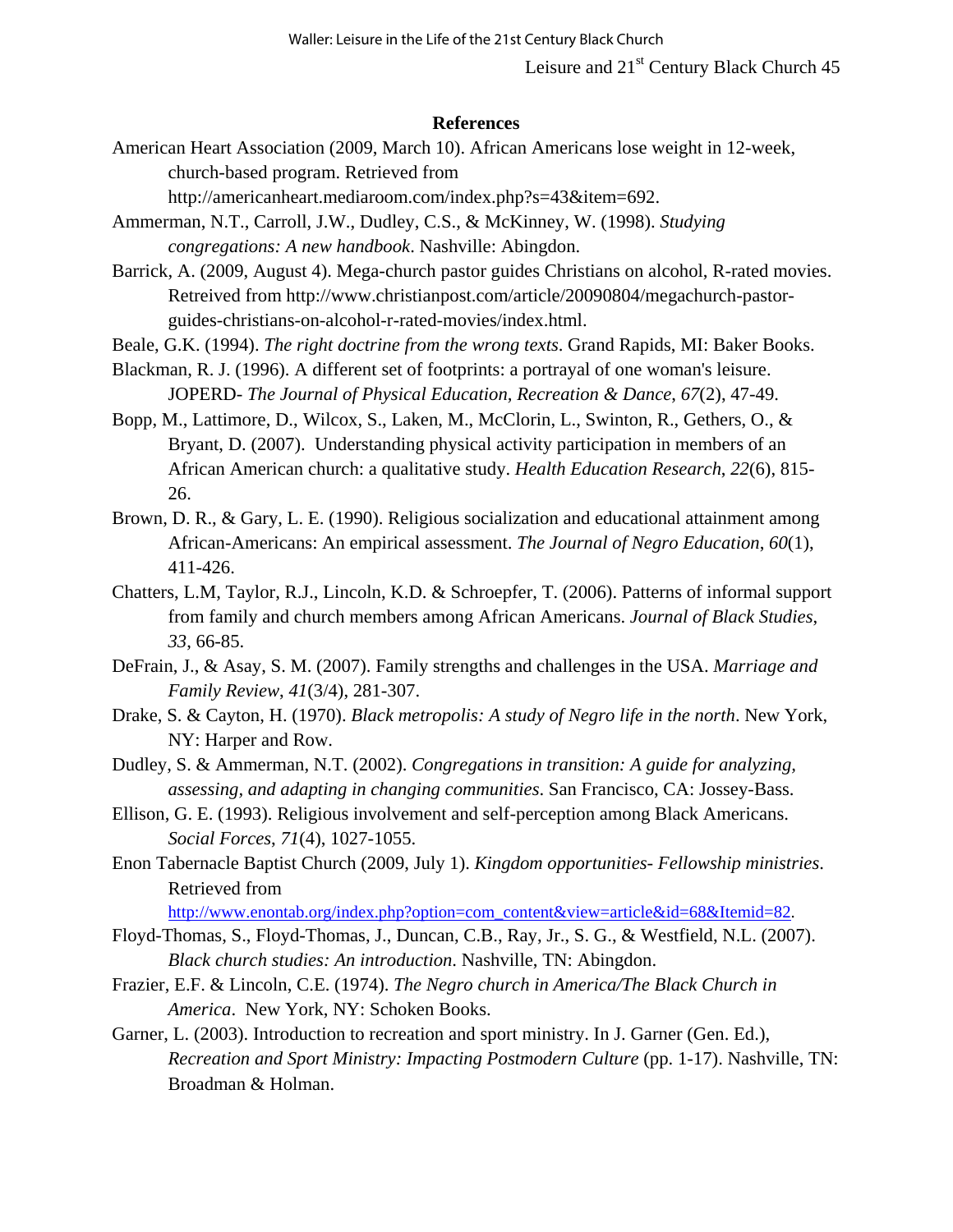- Freedman, D.S., Khan, L.K., Serdula, M.K., Ogden, C.L., Dietz, W.H. (2006). Racial and ethnic differences in secular trends for childhood BMI, weight, and height. *Obesity, 14*(2), 301- 308.
- Gibbs, E. & Bolger, R.K. (2005). *Emerging churches: Creating Christian community in post modern cultures*. Grand Rapids, MI: Baker Academic Press.
- Hart, A.D. (2007). *Thrilled to death: How the endless pursuit of pleasure is leaving us numb.* Nashville, TN: Thomas Nelson.
- Higginbotham, E.B. (1997). The black church: A gender perspective. *African American Religion*. Timothy E. Fulop and Albert J. Raboteau ed. New York, NY: Routledge.
- Holland, J. W. (2002). *Black recreation: A historical perspective*. Chicago, IL: Burnham, Inc.
- Holt, C. L. & McClure, S.M. (2006). Perceptions of the religion-health connection among African American church members. *Qualitative Health Research*, *16*, 268-281.
- Jenkins, J.M. (2009). Nonresident fathers' leisure with their children. *Leisure Sciences*, *31*(3), 255-271.
- Lincoln, C.E. & Mamiya, L.H. (1990). *The Black church in the African American experience*. Durham, NC: Duke University Press.
- Linder, E. W. (2008). *Yearbook of American & Canadian churches 2008*. Nashville, TN: Abingdon Press.
- Martin, J.M. (2000). *More than chains and toil: A Christian work ethic of enslaved women.* Louisville, KY: Westminster John Knox Press.
- McNabb,W., Cook, S., Quinn, M., Karrison, T., & Kerver, J. (1997). The PATHWAYS churchbased weight loss program for urban African-American women at risk for diabetes. *Diabetes Care*, *20*, 1518-1523.
- Melson, P.C. (1995). An investigation of leisure through the life course of elderly African-Americans. *Dissertation Abstracts International, 56* (08A), 3305. (UMI No: AAI9541933).
- Morris, A.D. (1984). *The origins of the civil rights movement*. New York, NY: The Free Press.
- Neugarten, B. L. (1977). Personality and aging. In J. E. Birren & K. W. Schaie (Eds.), *Handbook of psychology of aging* (pp. 626-649). New York, NY: Van Nostrand Reinhold.
- Norden, R.F. (1965). *The Christian encounters the new leisure*. St. Louis, MO: Concordia Publishing.
- Office of Minority Health, U.S. Department of Health and Human Services (2009, October). *African American profile*. Retrieved from
	- http://www.omhrc.gov/templates/browse.aspx?lvl=3&lvlid=23.
- Packer, J. I. (2001). *God's plans for you*. Wheaton, IL: Crossway Books.
- Paris, P. J. (1985). *The social teachings of the Black churches*. Valley Forge, PA: Fortress Press.
- Percy, H. (2003). *Your church can thrive: Making connections that build congregations*. Nashville, TN: Abingdon.
- Pinn, A. B. (2008). *The African American religions experience in America*. Gainesville, FL: University of Florida Press.